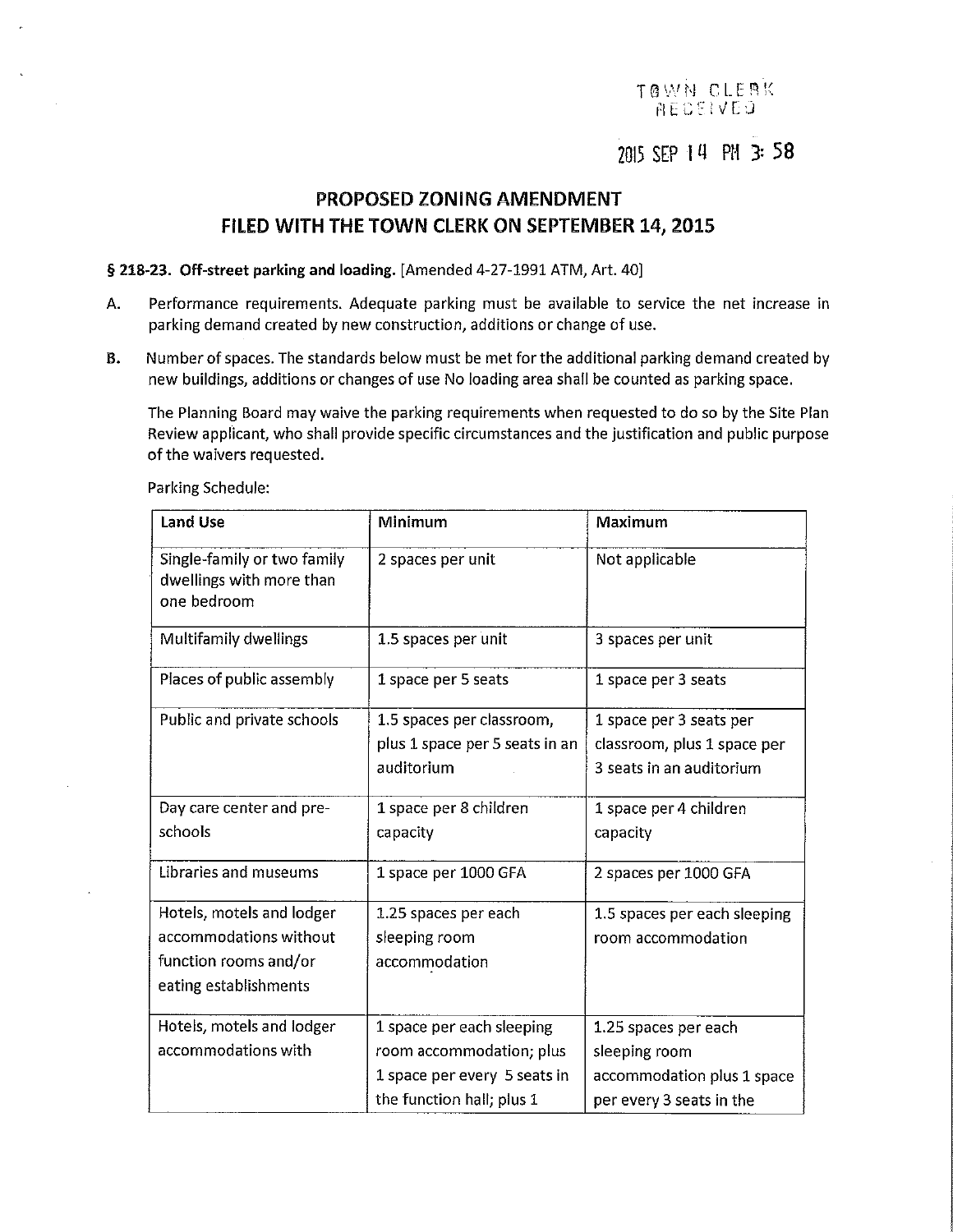# 2015 SEP I *ll* PM 3= 59

| function rooms and/or           | space per every 3 seats in an | function hall; plus 1 space   |  |
|---------------------------------|-------------------------------|-------------------------------|--|
| eating establishments           | eating establishment          | per every 2 seats in an       |  |
|                                 |                               | eating establishment          |  |
|                                 |                               |                               |  |
| <b>Bed and Breakfast</b>        | 1 space per guestroom in      | 1.25 spaces per guestroom     |  |
|                                 | addition to the number of     | in addition to the number of  |  |
|                                 | spaces required for the on-   | spaces required for the on-   |  |
|                                 | site residence of the owner   | site residence of the owner   |  |
|                                 |                               |                               |  |
| Hospitals, residential          | 1 space for every 2 beds,     | 1 space for every 1.5 beds,   |  |
| rehabilitation facilities,      | plus 4 spaces per 1000 GFA    | plus 3 spaces per 1000 GFA    |  |
| nursing homes and elder         | of in-patient treatment area, | of in-patient treatment area, |  |
| care facilities                 |                               |                               |  |
|                                 | and 5 spaces for every 1000   | and 4 spaces for every 1000   |  |
|                                 | GFA of out-patient            | GFA of out-patient            |  |
|                                 | treatment area                | treatment area                |  |
| Assisted living facilities      | 1 space per unit              | 1.5 spaces per unit           |  |
|                                 |                               |                               |  |
| Out-patient clinics             | 3 spaces per treatment area   | 5 spaces per treatment area   |  |
|                                 |                               |                               |  |
| Medical, dental or other        | 5 spaces per 1000 GFA         | 10 spaces per 1000 GFA        |  |
| health care offices             |                               |                               |  |
|                                 |                               |                               |  |
| <b>Business or professional</b> | 3 spaces per 1000 GFA         | 5 spaces per 1000 GFA         |  |
| office                          |                               |                               |  |
|                                 |                               |                               |  |
| Free standing retail            | 3 spaces per 1000 GFA         | 5 spaces per 1000 GFA         |  |
|                                 |                               |                               |  |
| Supermarket                     | 3 spaces per 1000 GFA         | 5 spaces per 1000 GFA         |  |
| Shopping center                 | 3 spaces per 1000 GFA         | 5 spaces per 1000 GFA         |  |
|                                 |                               |                               |  |
| Bank                            | 2 spaces per 1000 GFA         | 4 spaces per 1000 GFA         |  |
|                                 |                               |                               |  |
| Restaurant, sit down            | 5 spaces plus 1 for every 3   | 5 spaces plus 1 for every 2   |  |
|                                 | seats                         | seats                         |  |
|                                 |                               |                               |  |
| Restaurant, take-out            | 5 spaces per 1000 GFA         | 10 spaces per 1000 GFA        |  |
|                                 |                               |                               |  |
| Personal service                | 3 spaces per 1000 GFA         | 5 spaces per 1000 GFA         |  |
| establishment                   |                               |                               |  |
|                                 |                               |                               |  |
| Industrial establishments       | 1 space per 1000 GFA          | 2.5 spaces per 1000 GFA       |  |
|                                 |                               |                               |  |

l.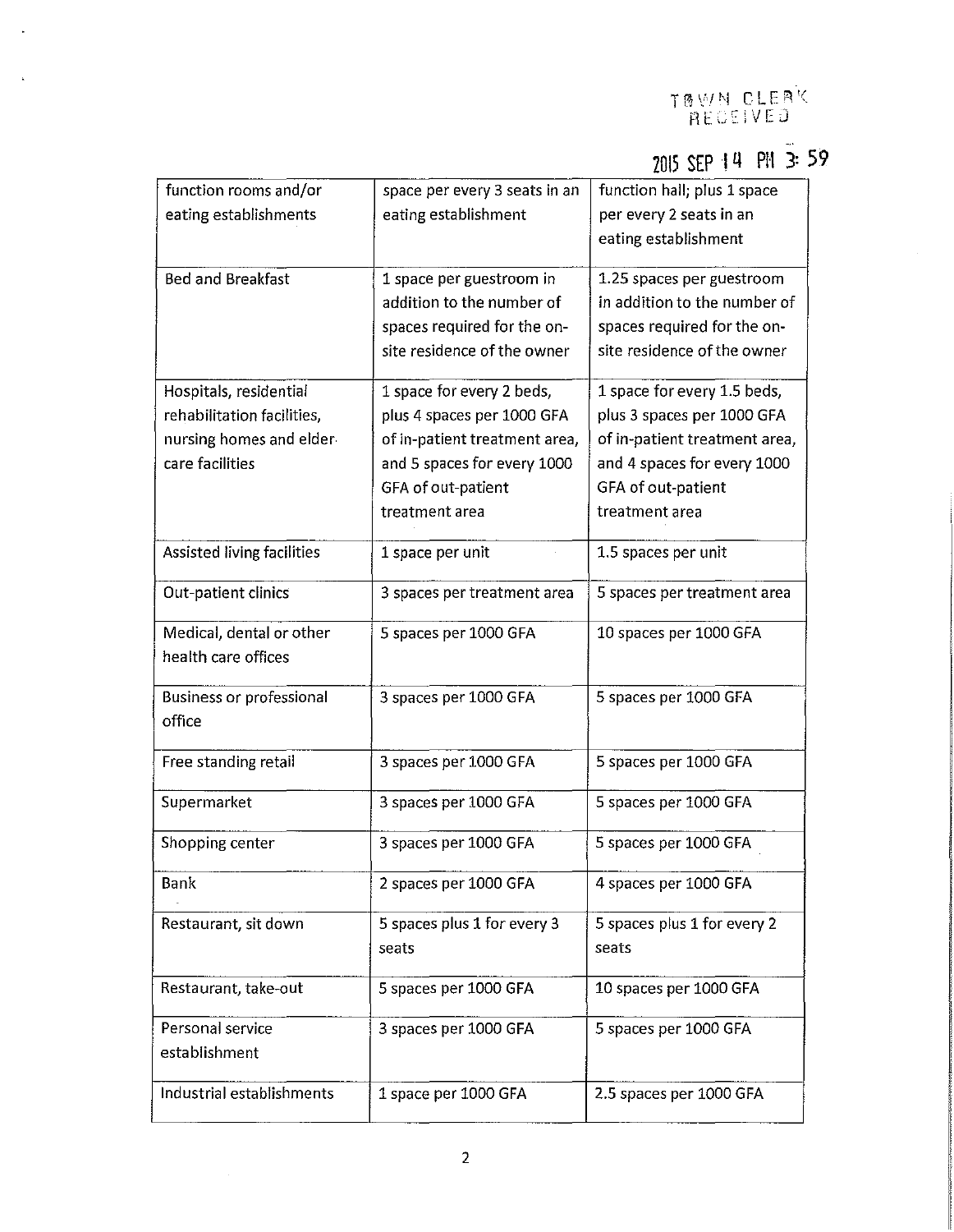### TRYVN CLEAK AECEIVED

# ZOl5 SEP I **LI PH 3: 59**

| Mixed and other uses | To be determined by the<br>To be determined by the |                                    |
|----------------------|----------------------------------------------------|------------------------------------|
|                      | Planning Board during Major                        | Planning Board during Major        |
|                      | Site Plan Review or by the                         | Site Plan Review or by the         |
|                      | <b>Building Commissioner &amp;</b>                 | <b>Building Commissioner &amp;</b> |
|                      | Land Use Director during                           | Land Use Director during           |
|                      | Minor Site Plan Review                             | Minor Site Plan Review             |
|                      |                                                    |                                    |

- C. Parking area design location.
	- (1) Location. Required parking shall be on the same premises as the activity it serves in the R-B, VCB, NB, GB or I Districts. Each parcel in the VCB District shall be credited with five on-street parking spaces if the parcel is located where on-street parking or a municipal parking lot is available. Such on-street parking spaces shall not qualify as meeting parking requirements for the purposes of§ 218-25A, Applicability. [Amended 4-24-2006 ATM, Art. 21; 10-20-2014 ATM, Art. 20]
	- (2) Configuration. Dimensions of space and aisles shall adequately provide for clearance and movement. The Planning Board shall adopt and from time to time amend standards for such dimensions, reflecting current vehicle size. Parking spaces shall not block access to dumpsters. Specially designated parking spaces for the physically handicapped shall be provided in conformance with the Rules and Regulations of the Architectural Access Board, 521 CMR and the Americans with Disabilities Act and current regulations of the American National Standards Institute (ANSI). [Amended 4-29-1996 ATM, Art. 24; 4-24-2006 ATM, Art. 21]
	- (3) Access. Required off-street parking and loading spaces shall have adequate vehicular access to a street as determined by the Building Commissioner, or if site plan review is involved, the Planning Board. A parking area with more than 50 parking spaces shall have a minimum of two access points on a public way unless waived by the Planning Board. [Amended 4-29-1996 ATM, Art. 25; 4-24-2006 ATM, Art. 21]
	- (4) Surface. Off-street parking, loading areas and access drives, if involving six or more parking spaces, shall be treated with bituminous or other paving material unless the Planning Board authorizes an alternative surface which, because of only seasonal or periodic use, will adequately prevent dust, erosion, water accumulation and unsightly conditions, and shall be provided where necessary with appropriate bumper and wheel guards. Illumination shall be so arranged and screened if necessary as to deflect light away from adjoining lots and abutting streets.
	- (5) Backing. Parking areas shall be so designed that no vehicle will be required to back into a public way to exit from a parking space. [Amended 4-24-2006 ATM, Art. 21]
	- (6) Maintenance. Parking spaces shall be cleaned, plowed and maintained in good condition at all times and shall not be used for any use that interferes with their availability for the need which they are required to serve.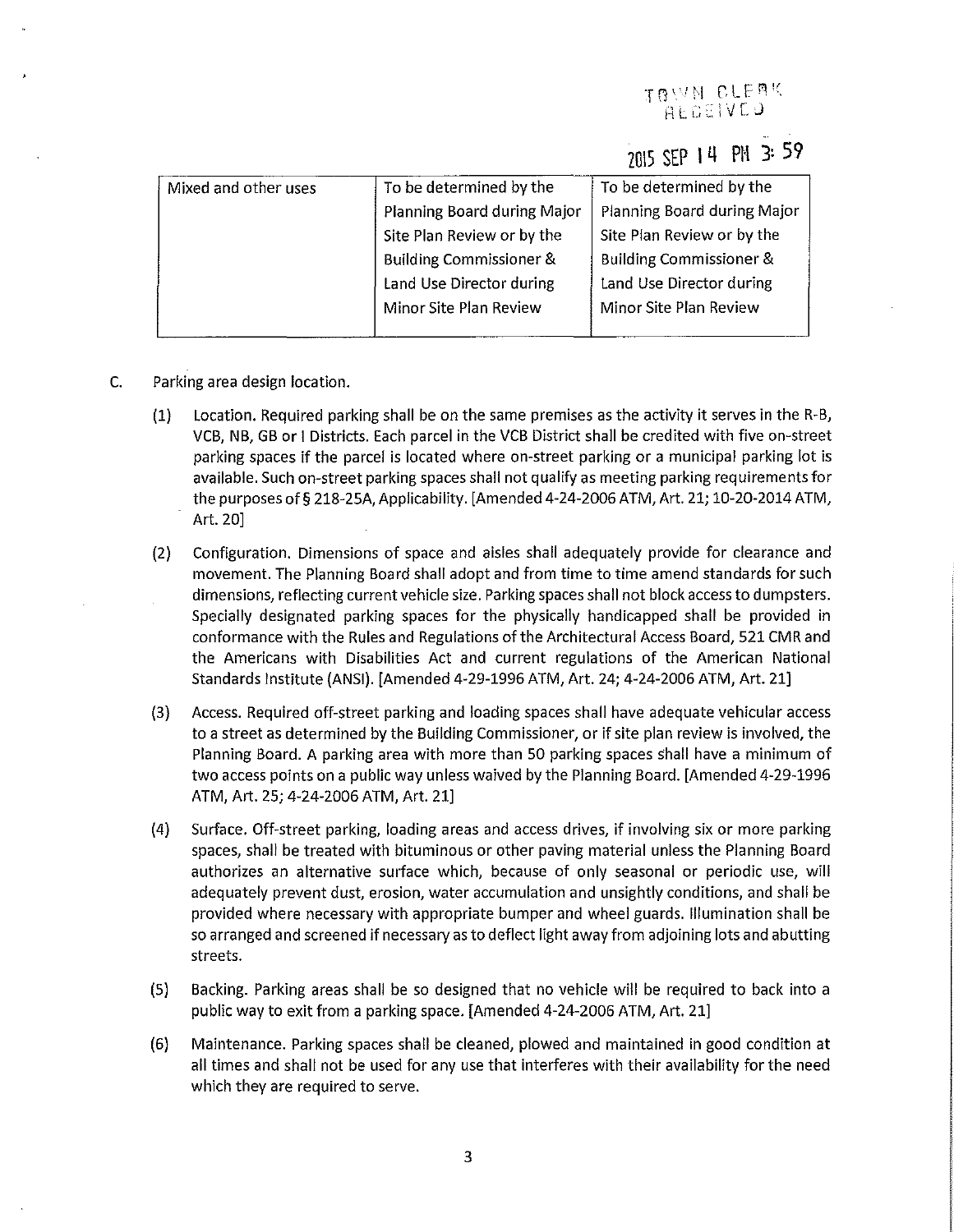# T B W N CLEAK

## 2015 SEP 14 PM 3: 59

(7) Parking lot plantings. At least 5% of the interior of any parking lot having up to five spaces shall be maintained with landscaping, including trees, in plots of at least four feet in width unless waived by the Planning Board. At least 10% of the interior of any parking lot having from six to 50 spaces shall be maintained with landscaping, including trees, in plots of at least four feet in width. At least 15% of the interior of any parking lot having more than 50 spaces shall be maintained with landscaping, including trees, in plots of at least four feet in width. Trees and soil plots shall be so located as to provide visual relief and sun and wind interruption with the parking area and to assure safe patterns of internal circulations. The Planning Board shall adopt and may from time to time amend standards for such landscaping specifying types of plantings and other materials. Landscaping plantings (trees, shrubs, etc.) shall not consist of plantings that are identified as an invasive species by the Commonwealth of Massachusetts Department of Agricultural Resources. [Amended 4-24-2006 ATM, Art. 21]

### D. Shared Parking

When parking spaces are shared among different structures or uses, or among mixed uses, the Site Plan Review applicant may propose properties with different owners. To implement shared on-site parking, the applicant shall provide analyses as part of Site Plan Review to demonstrate that proposed uses are either competing or non-competing.

- (1) Non-competing Uses. In mixed-use developments, applicants may propose a reduction in parking requirements based on an analysis of peak demands for non-competing uses. Up to 75% of the requirements for the predominant use may be waived by the Planning Board if the applicant can demonstrate that the peak demands for two uses do not overlap. An applicant may use the latest peak demand analyses published by the Institute of Transportation Engineers (ITE) or other source acceptable to the Planning Board.
- (2) Competing Uses. In mixed-use developments, applicants may propose a reduction in parking requirements where peak demands do overlap. In these cases, the Planning Board may reduce the parking requirements of the predominant use by up to 30%.

### E. Parking lot layout.

- (1) Parking lots shall be designed to include median strips and landscape islands to improve internal circulation and provide shade and visual screening throughout the parking area. Additionally, landscaped or naturally vegetated islands should interrupt rows of parking. Parking spaces shall be located a minimum of 20 feet from the edge of the rights-of-way.
- (2) Parking lots and access drives shall be designed to prevent vehicles from stacking onto the public way. Parking areas shall be interconnected with abutting lots wherever feasible. Driveway entrances, exits, and typical lanes shall be a minimum of 24 feet in width.